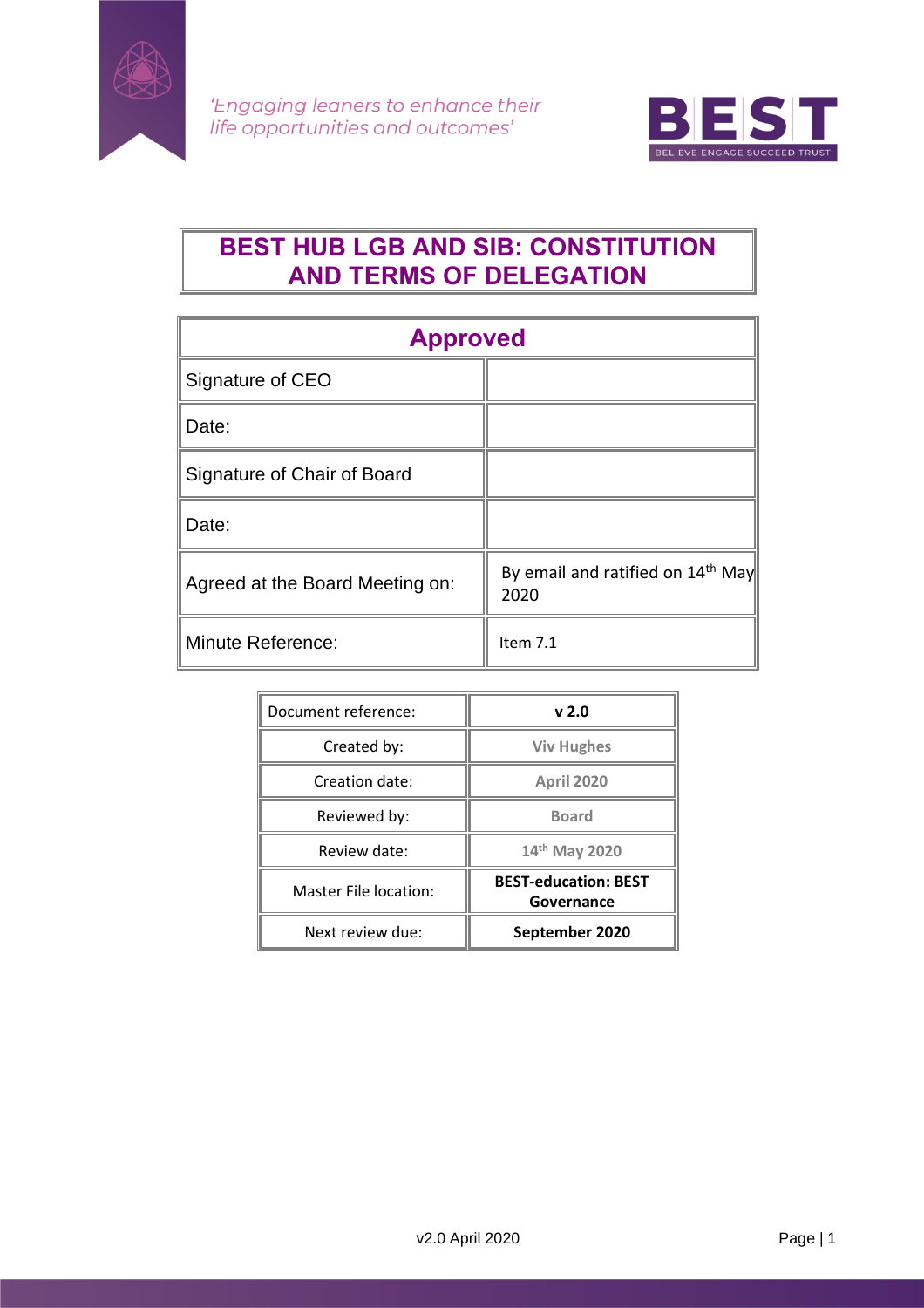## **CONTENTS**

| $14.4$ SEND / SEMH |  |
|--------------------|--|
|                    |  |
|                    |  |
|                    |  |
|                    |  |
|                    |  |
|                    |  |
|                    |  |
|                    |  |
|                    |  |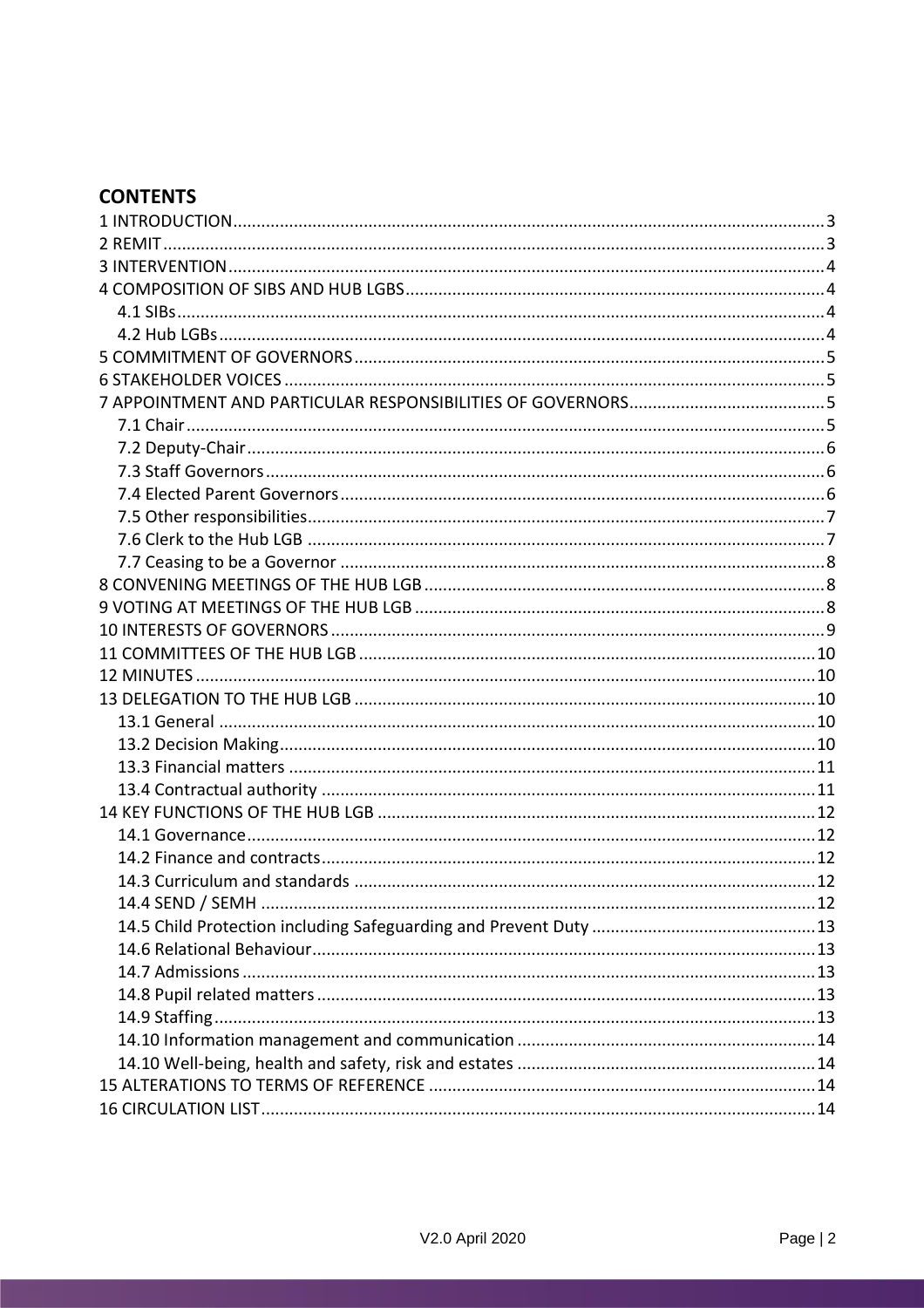## <span id="page-2-0"></span>**1 INTRODUCTION**

Thank you for agreeing to play a valuable role, as a member of a BEST's Hub Local Governing Body (LGB) or School Improvement Board (SIB).

BEST is a charitable voluntary organisation which relies on the crucial input of a considerable number of volunteers, supported by an experienced team of staff. Currently, BEST is a small MAT with three schools. There are three layers of governance:

- ➢ Members;
- ➢ Trust Board; and
- ➢ Hub LGBs or SIB.

The BEST Governance Structures provides an overview of some of the three layers, as well as our principles of governance.

For all Schools which have an Ofsted rating of Good or /Outstanding, they are members of a Hub LGB. Schools which do not have an Ofsted rating of Good or Outstanding have a SIB. The primary difference between a Hub LGB and a SIB is the process for appointing their members and the level of reporting to the Board. Once a Schools with a SIB attains an Ofsted rating of Good or Outstanding, the SIB will be dissolved by the Board and the Schools joins the relevant Hub LGB for it governance. There are two Hub LGBs – one called SEND LGB for Special Schools and one called SEMH LGB for SEMH PRUs.

This constitution and terms of delegation<sup>1</sup> for your Hub LGB or SIB has been made by the Trustees of BEST (the Trust and Trust Board respectively) and we ask that you please read it alongside the BEST Governance Structures and BEST's Scheme of Delegation Matrix. The Trustees have also approved a Trust Virtual Meeting Policy<sup>2</sup> which permits virtual attendance of individual governors at face to face meetings and also convening completely virtual meetings in exceptional circumstances. The Virtual Meeting Policy provides details of how virtual attendance and virtual meetings are to be conducted.

There is also a Code of Conduct for Governors, which incorporates the Nolan Principles and all governors are expected to read, sign and comply with this.

In this document, Hub LGB means **both** Hub LGB and equally SIB, where they are in place.

## <span id="page-2-1"></span>**2 REMIT**

The role of a Hub LGB is an important one. It is to provide focused governance for the Schools at a local level. The Trust Board's intention is to ensure that the responsibility to govern the Academy is vested in those closest to the impact of decision-making. The HUB LGB monitors the School's key performance indicators and acts as a critical friend to the Headteacher(s) and the senior leadership team, providing challenge where appropriate.

<sup>1</sup> Adapted from REAch2 Academy Trust.

<sup>&</sup>lt;sup>2</sup> INSERT website reference to policy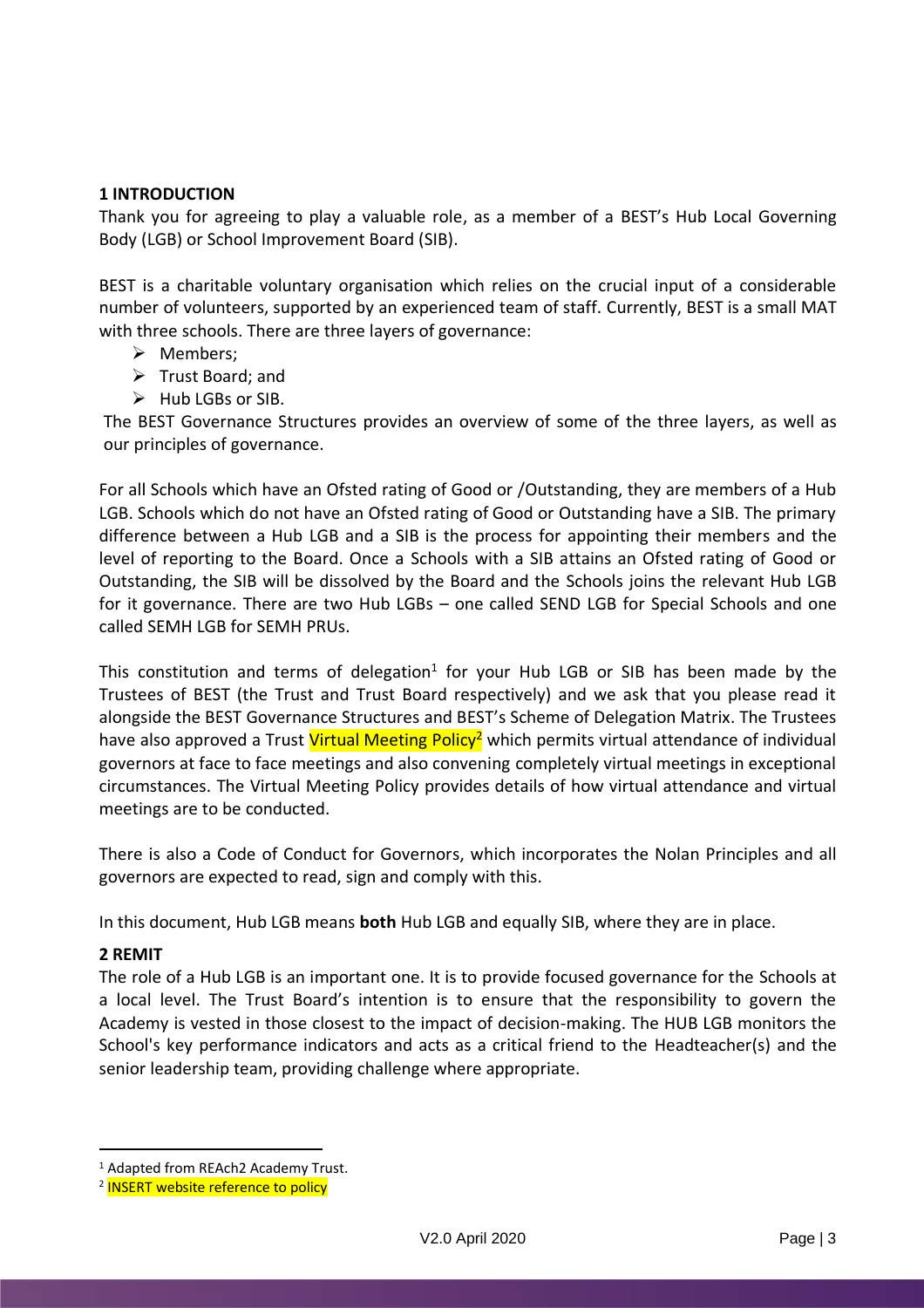The Hub LGBs carry out their functions in relation to their respective Schools on behalf of the Trust Board and in accordance with policies determined by the Trust Board. The act of delegation from the Trust Board to the Hub LGBs is a delegation of powers and duties, and not a delegation or shedding of responsibilities.

The Hub LGB shall have regard to the framework for inspecting schools in England under section 5 of the Education Act 2005 (as amended) issued by the Office for Standards in Education, Children's Services and Skills (Ofsted).

The duties and responsibilities of the HUB LGB are explained in further detail in:

- 1. the DfE Governance Handbook (Jan 2019 and its successors) and
- 2. the DfE Competency Framework for Governance (Jan 2019 and its successors) all of which are available on [www.gov.uk.](http://www.gov.uk/)

The Hub LGB shall have regard to the Academies Financial Handbook (Sept 2019 and its successors), which is also available on [www.gov.uk.](http://www.gov.uk/)

## <span id="page-3-0"></span>**3 INTERVENTION**

The Hub LGB will work closely with the Executive Team and shall promptly implement any advice or recommendations made by the Executive Team in respect of standards and performance, particularly where areas of weakness have been identified (either internally within the Trust or externally by the Regional Schools' Commissioner or Ofsted).

The Trust Board reserves the right to review or remove any power or responsibility conferred on the Hub LGB under this constitution and terms of reference, in particular, in circumstances where serious concerns in the running of the Schools are identified, including where:

- $\triangleright$  there are concerns about financial matters:
- $\triangleright$  there is insufficient progress being made against educational targets (including where intervention by the Secretary of State is being considered or carried out);
- $\triangleright$  there has been a breakdown in the way the Schools is managed or governed; or
- $\triangleright$  the safety of pupils or staff is threatened, including a breakdown of discipline.

Where necessary, the Trust Board will put in place for an appropriate period of time an intervention board whose responsibility it will be to address the areas of weakness.

## <span id="page-3-1"></span>**4 COMPOSITION OF SIBS AND HUB LGBS**

## <span id="page-3-2"></span>4.1 **SIBs**

SIBs comprise of a maximum of FIVE members; all of whom are appointed by the Trust Board. Each SIB will have a Chair; again appointed by the Board. SIBs will remain in place until dissolved by the Trust Board.

## <span id="page-3-3"></span>4.2 **Hub LGBs**

Each Hub LGB comprises a maximum of NINE members (which we refer to as **Governors**), including:

 $\triangleright$  the Headteacher(s) of the School(s) ('ex officio' – which means by dint of the position they hold);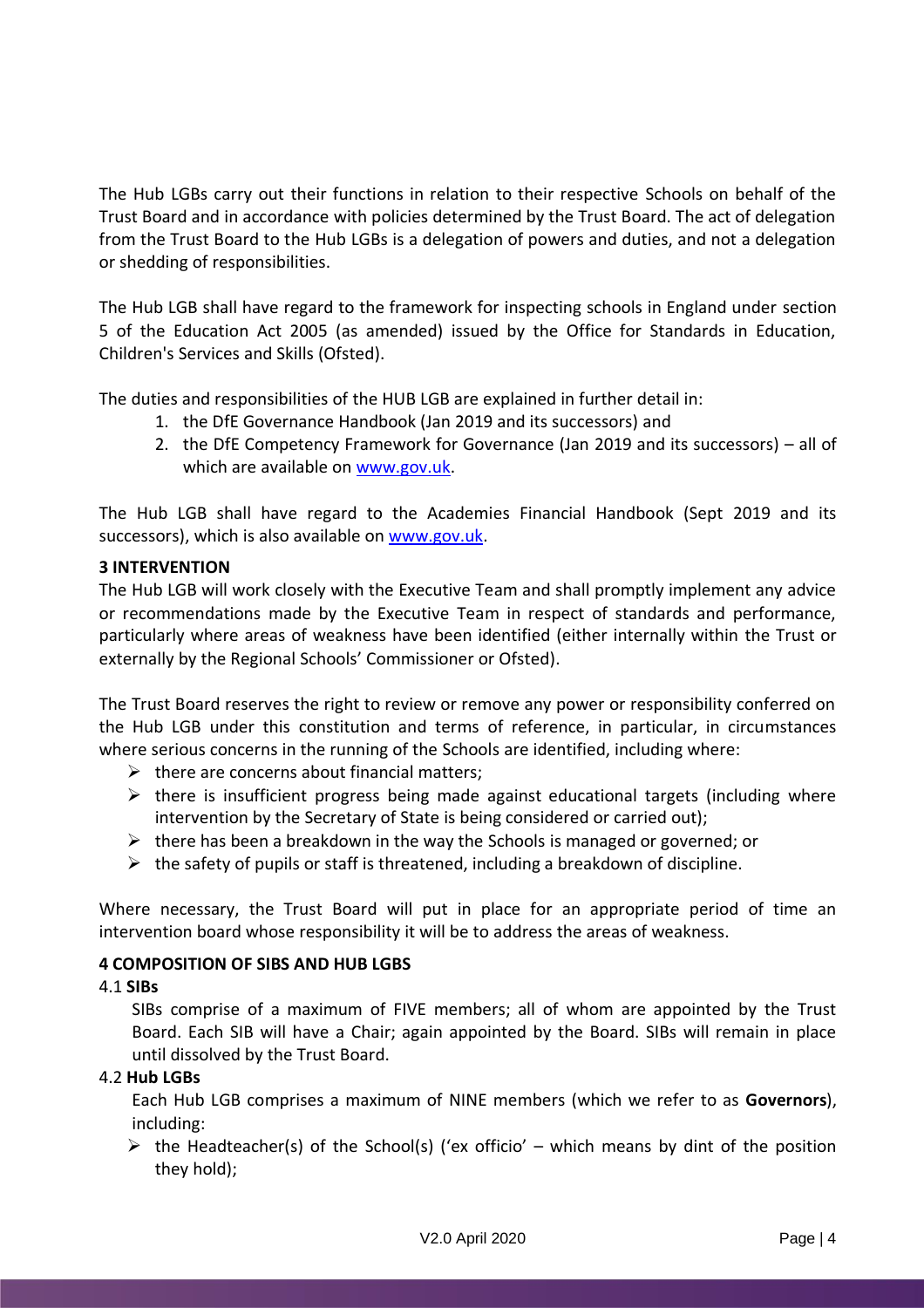- ➢ two elected parents or guardians of a pupil at the School(s) (**Parent Governors**);
- $\triangleright$  two employees of the School(s), usually comprising one teacher and one non-teaching staff member, elected by employees of the School(s) (**Staff Governors**); and
- ➢ four members from the community co-opted by the Governors (**Community Governors**).

Each Hub LGB shall have a Chair and a Deputy-Chair.

The length of service of all Governors and the Clerk to the Hub LGB shall be four years. Subject to remaining eligible to be a Governor, any Governor may be reappointed or re-elected at the end of his or her term.

Every person wishing to become a Governor will be required to sign a declaration of acceptance and of willingness to act as a Governor, in the form set out in Code of Conduct for Governors or as prescribed by the Trust Board from time to time, and shall make disclosures for the purposes of a criminal records check by the Disclosure and Barring Service.

## <span id="page-4-0"></span>**5 COMMITMENT OF GOVERNORS**

Governors are asked to:

- $\triangleright$  prepare for and make an active contribution at meetings of the LGB;
- $\triangleright$  champion the Schools in the local community;
- $\triangleright$  familiarise themselves with the Schools' policies;
- ➢ visit the Schools both during Schools' hours (with prior arrangement with the Headteacher(s)) and for evening events to get to know the Schools and to be visible to the Schools' community; and
- $\triangleright$  attend training sessions for Governors, where possible.

## <span id="page-4-1"></span>**6 STAKEHOLDER VOICES**

Hub LGBs are expected to have regard to the voices of their various stakeholders (especially pupils, parents and staff) and to put in place arrangements to receive feedback and to respond appropriately. This includes engaging stakeholders through defined governance arrangements (including elected parent and staff governors on the Hub LGBs) and more broadly.

Accessing and responding to pupils' collective concerns is an important part of the operations and governance of BEST schools. All Schools are encouraged to have active Pupil Councils with representatives from its pupils. Each Hub LGB is expected to give due regard to issues that are raised though the Pupil Council and the management actions taken in response to the issues.

## <span id="page-4-2"></span>**7 APPOINTMENT AND PARTICULAR RESPONSIBILITIES OF GOVERNORS**

## <span id="page-4-3"></span>7.1 **Chair**

The Chair is appointed by the Governors. The term of office of the Chair is two years, but the Chair is eligible for re-appointment at the end of that term. Each Hub LGB Chair is ex officio a Trustee and therefore a member of the Trust Board. Where a HUB LGB Chair, due to personal circumstances, is unable to also be a Trustee, the LGB will elect another of their governors to become a Trustee.

The Trust Board are entitled to remove the Chair from office at any time, although this would not necessarily affect the individual's position as a Governor.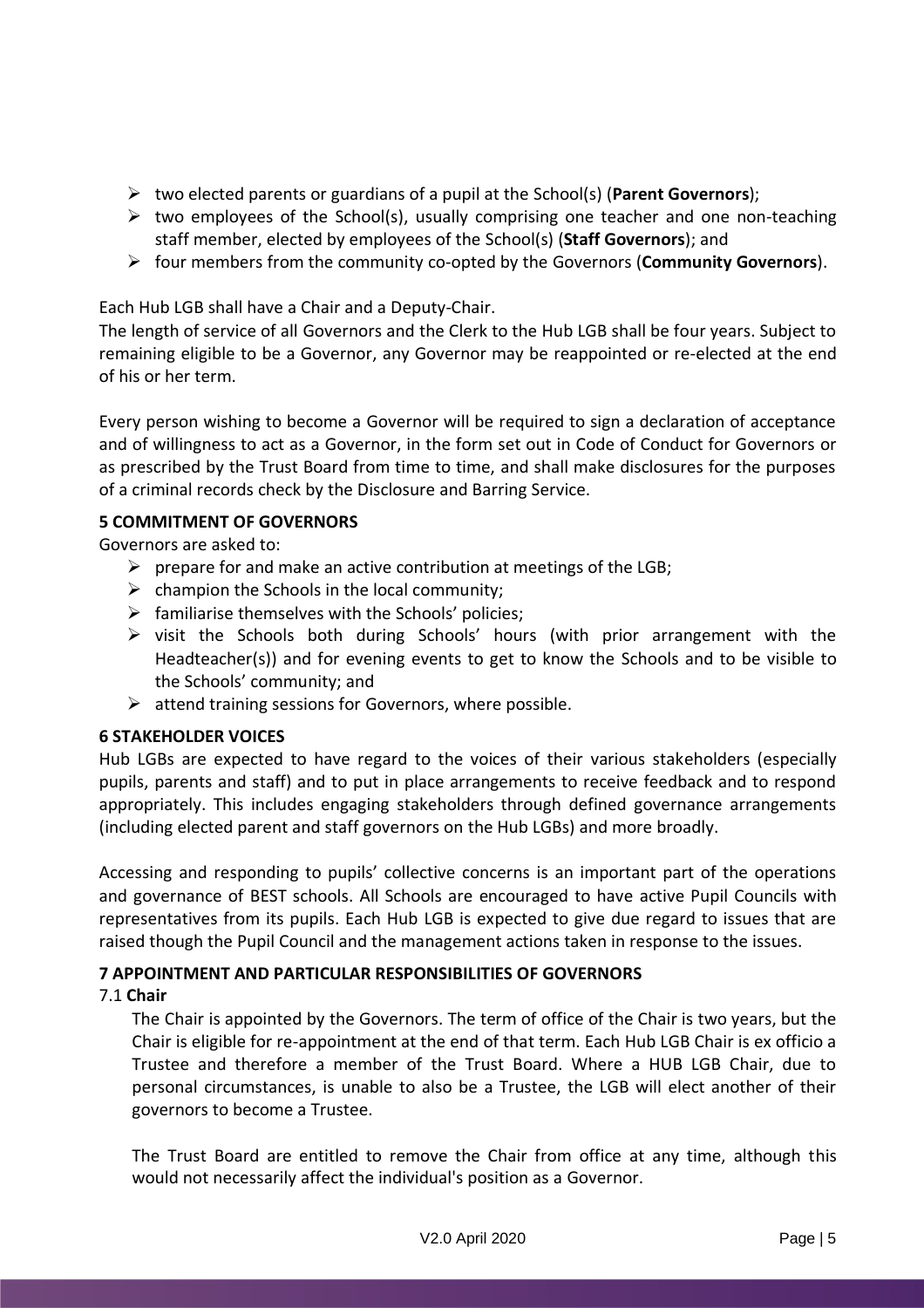The Chair will ordinarily meet with the Headteacher(s) of the Schools before the start of the academic year to plan the work of the Hub LGB for the year.

The responsibilities of the Chair include the following:

- $\triangleright$  to chair meetings of the LGB;
- $\triangleright$  to set the agenda for meetings with the Headteacher(s);
- $\triangleright$  to report to the Trust Board in writing following any Hub LGB meeting, if requested; to give an oral summary of the Hub LGB's deliberations, if requested, at meetings of the Trust Board; and
- $\triangleright$  to provide a direct two-way communication link between the Hub LGB and the Trust Board. This is enshrined by the Hub LGB Chairs (or their elected governor) being Trustees.

In the event of a need to make genuinely urgent decisions between meetings on matters falling within the remit of the Hub LGB, the Chair of the Hub LGB (or the Deputy-Chair of the Hub LGB in his or her absence) in consultation with the Chair of the Trust Board, shall take appropriate action on behalf of the Hub LGB. The decisions taken and the reasons for urgency shall be explained fully at the next meeting of the Trust Board and of the Hub LGB.

## <span id="page-5-0"></span>7.2 **Deputy-Chair**

The Deputy-Chair is appointed by the Governors. The term of office of the Deputy-Chair is two years, but the Deputy-Chair is eligible for re-appointment at the end of that term.

The Trust Board is entitled to remove the Deputy-Chair from office at any time, although this would not necessarily affect the individual's position as a Governor.

The responsibilities of the Deputy-Chair include the following:

- $\triangleright$  to deputise for the Chair in his or her absence:
- $\triangleright$  to set the agenda for meetings of the Hub LGB with the Chair, if requested; and
- $\triangleright$  to provide a link between the Hub LGB and the Trust Board, if requested.

In the absence of both the Chair and the Deputy-Chair at a meeting, the Hub LGB will elect a temporary chair from among their number.

## <span id="page-5-1"></span>7.3 **Staff Governors**

The teacher member of the Hub LGB shall be elected by the teaching staff at the relevant Schools.

The non-teaching staff member of the Hub LGB shall be elected by the non-teaching members of staff of the relevant Schools.

The responsibilities of the Staff Governors are to help reflect the interests and opinions of teaching and non-teaching staff at the Schools to the Hub LGB and to act in concert with the other Governors in the best interests of the Schools.

## <span id="page-5-2"></span>7.4 **Elected Parent Governors**

Parent Governors for each Hub LGB shall be elected in accordance with the process set out below:

 $\triangleright$  When a vacancy arises, the Hub LGB will write to all parents of pupils at the Schools seeking nominees for the vacancy. Nominees will be asked to provide a short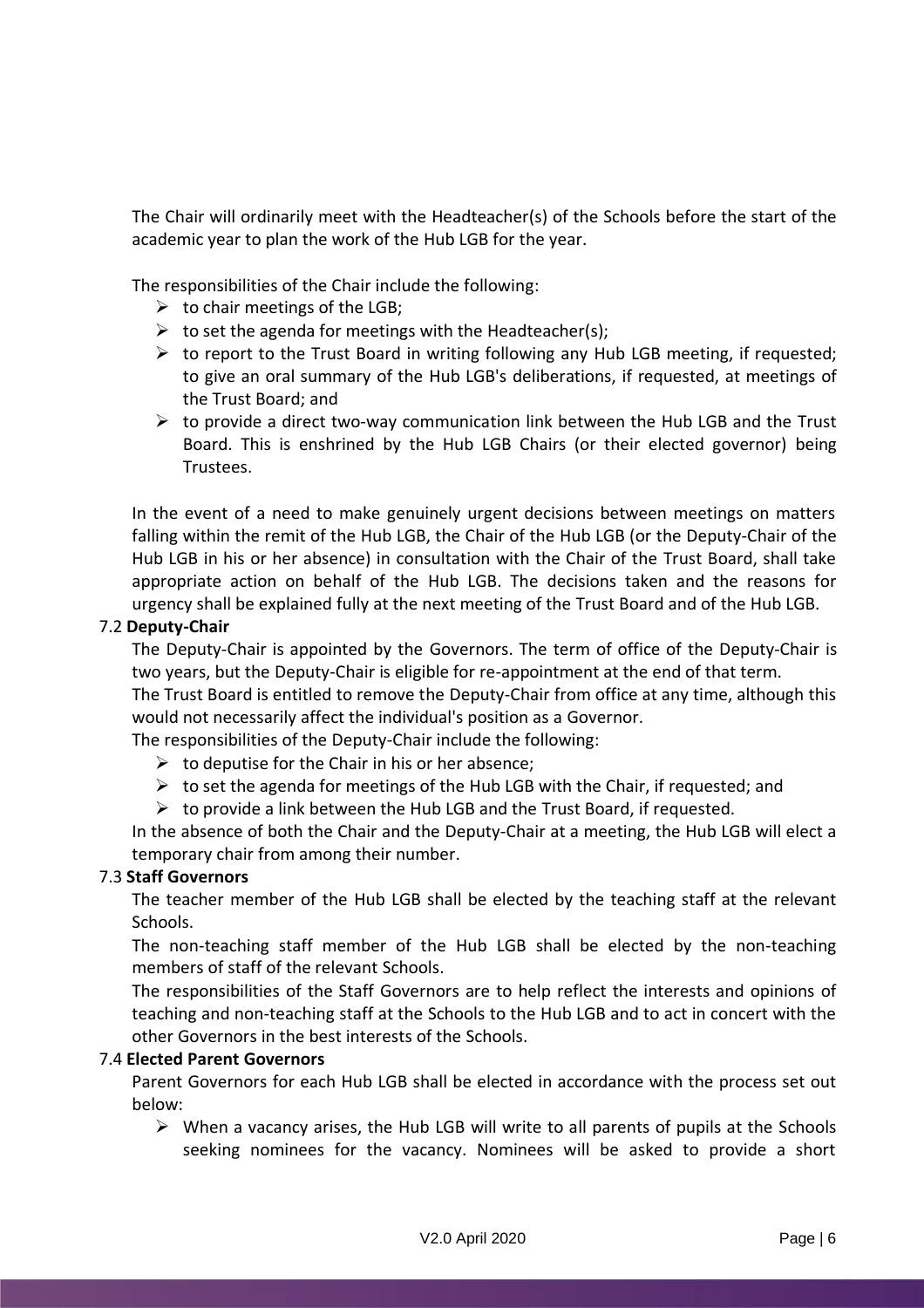statement about why they are interested in being a Parent Governor and their background and experience that makes them suitable for the role.

- $\triangleright$  In the event that the number of nominees equals or is less than the number of vacancies on the Hub LGB, the Hub LGB can choose to appoint all (or any) of those nominated.
- $\triangleright$  If there are more nominees than places available, the Hub LGB Chair will write to all parents of pupils at the Schools asking them to vote for their preferred candidate.

A Parent Governor should be a parent or carer of a registered pupil at the relevant Schools or where this is not reasonably practical, a person who is the parent of a child of compulsory Schools age.

The responsibilities of the Parent Governor are to help reflect the interests and opinions of the Parent Body of the Schools to the Hub LGB and to act in concert with the other Governors in the best interests of the Schools.

## <span id="page-6-0"></span>7.5 **Other responsibilities**

Each Hub LGB shall appoint from among its members individuals with specific responsibilities which shall include:

- $\triangleright$  a Governor with responsibility for SEND and inclusion;
- $\triangleright$  a Governor with responsibility for Child Protection including Safeguarding and Prevent Duty;
- $\triangleright$  a Governor with responsibility for statutory grants (including pupil premium);
- $\triangleright$  a Governor with responsibility for well-being, health and safety; and
- $\triangleright$  a Governor with responsibility for finance.

## <span id="page-6-1"></span>7.6 **Clerk to the Hub LGB**

The Hub LGB shall appoint a Clerk to the Hub LGB who must not be a Governor. In the absence of the Clerk, the Hub LGB shall elect a replacement for the meeting (who may be a Governor).

The responsibilities / functions of the Clerk to the Hub LGB are as follows:

- $\triangleright$  convene meetings of the Hub LGB including sending notices and papers of meetings;
- $\triangleright$  attend meetings of the Hub LGB and ensure minutes are produced;
- $\triangleright$  maintain a register of members of the Hub LGB including their terms of office and report any vacancies to the Hub LGB, ensuring this information is on the School's website and liaising with the BEST Executive Team to ensure the School's governor details in Get information About Schools (successor to Edubase) are up-to-date;
- $\triangleright$  maintain a register of any relevant personal or business interests of Hub LGB members, and ensuring a summary is published on the Schools website;
- ➢ maintain a register of Governors' attendance at meetings and report on nonattendance to the Hub LGB;
- $\triangleright$  report to the Hub LGB, as required, on the discharge of the Clerk's functions; and
- $\triangleright$  perform such other functions as shall be determined by the Hub LGB from time to time.

The duties and responsibilities of the Clerk to the Hub LGB are explained in further detail in:

➢ the DfE Clerking Competency Framework (April 2017 and its successors) - which is available on [www.gov.uk.](file:///C:/Users/viv/Desktop/BEST/BEST%20Governance/ToRs/www.gov.uk)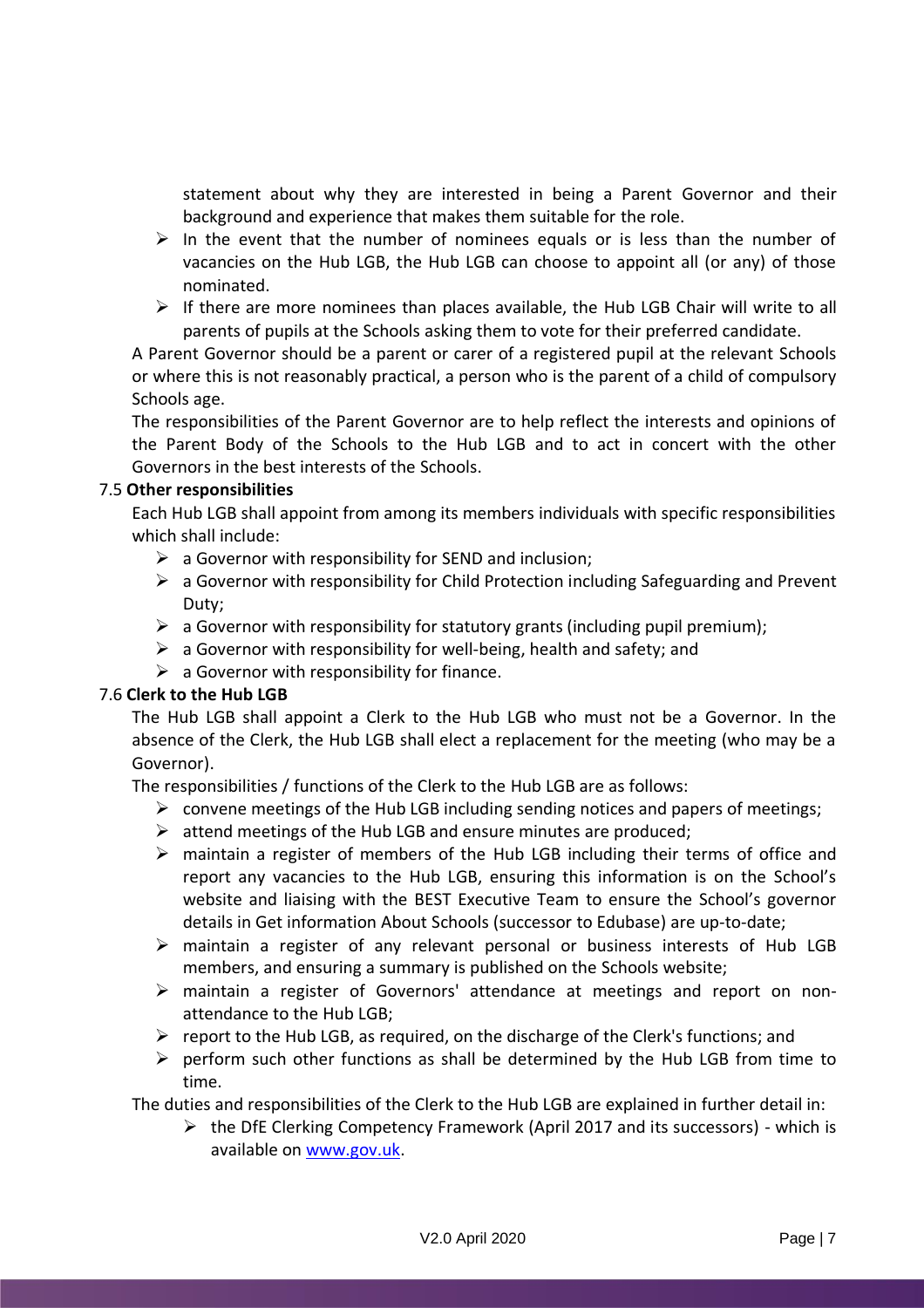## <span id="page-7-0"></span>7.7 **Ceasing to be a Governor**

A Governor's term of office will be terminated if:

- $\triangleright$  any event or circumstance occurs which would disqualify him or her from the office of Trustee under the Articles were he or she to hold such office;
- $\triangleright$  he or she has, without the consent of the Hub LGB, failed to attend Hub LGB meetings for a continuous period of six months, beginning with the date of the first such meeting he or she failed to attend and the Chair and the Deputy Chair agree that the term of office should be terminated;
- $\triangleright$  he or she resigns from office by notice to the Trust Board;
- $\triangleright$  he or she is removed from office by the Trust Board.

## <span id="page-7-1"></span>**8 CONVENING MEETINGS OF THE HUB LGB**

Meetings of the Hub LGB will be held at least once in each term.

The Clerk to the Hub LGB shall give written notice of each meeting and circulate an agenda and any reports or other papers to be considered at the meeting at least seven clear days in advance of each meeting. However, where the Chair determines there are matters demanding urgent consideration, it shall be sufficient if the written notice of the meeting states that fact and the notice, copy of the agenda and other papers are given within such shorter period as the Chair directs.

Any two Governors may call a meeting by giving written notice to the Clerk, which includes a summary of the business they wish to carry out. It shall be the duty of the Clerk to convene a meeting as soon as reasonably practicable.

The Governors may invite persons who are not Governors (such as a member of a committee, any employee, any pupil, any professional adviser and any experts of any kind) to attend the whole or part of any meeting for purposes connected with the meeting.

The convening of a meeting and the proceedings conducted at meetings shall not be invalidated by reason of any individual not having received written notice of the meeting or a copy of the agenda.

#### <span id="page-7-2"></span>**9 VOTING AT MEETINGS OF THE HUB LGB**

The quorum for meetings of the Hub LGB and for any vote on a matter at such meetings is one half of the total number of Governors in office at that time (rounded up to the nearest whole number).

A meeting shall be terminated if the number of Governors present ceases to constitute a quorum. Where a meeting is not held or is terminated before all the matters specified as items of business on the agenda for the meeting have been disposed of, a further meeting shall be convened by the Clerk as soon as is reasonably practicable, but in any event within seven days of the date on which the meeting was originally to be held or was so terminated.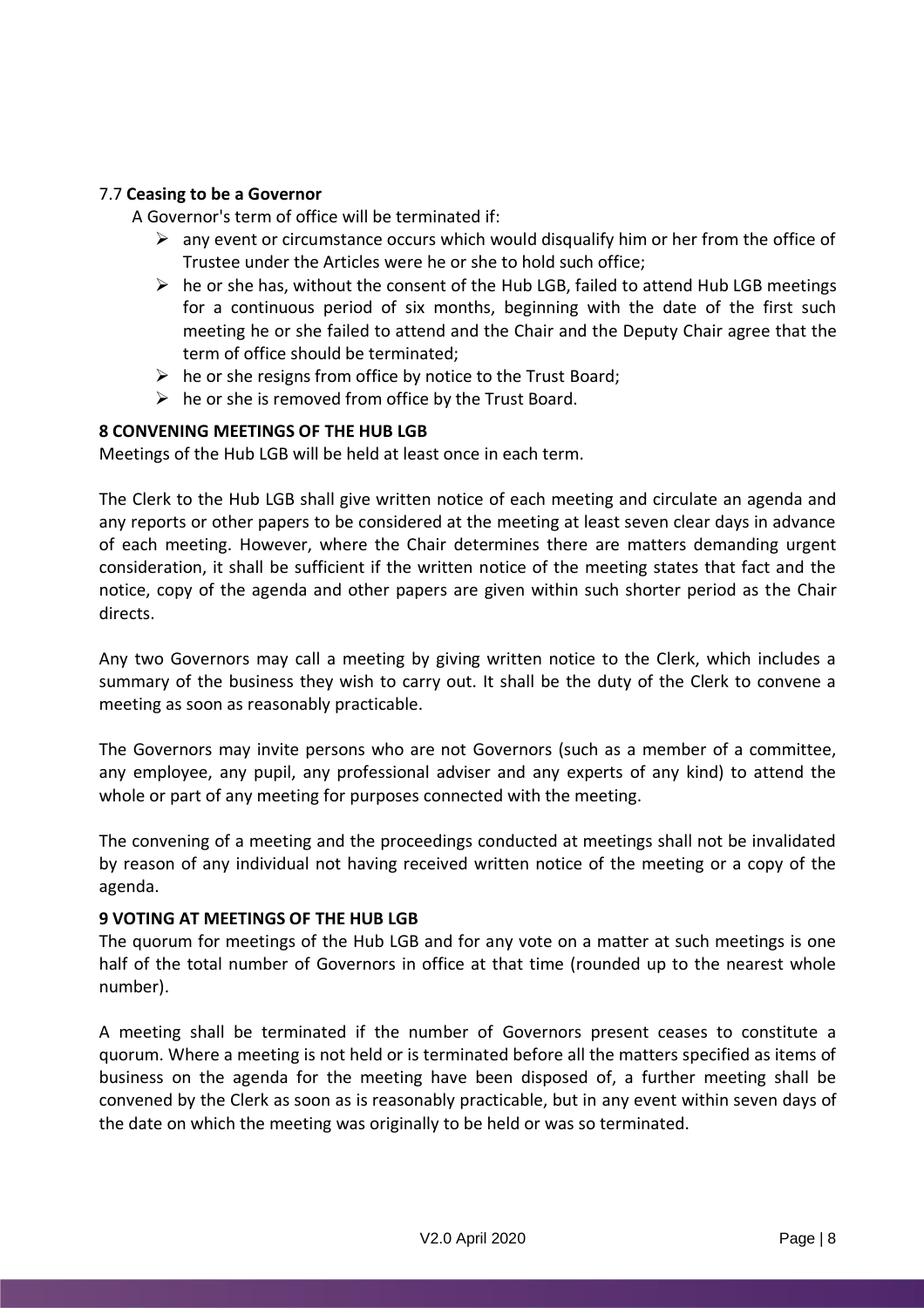Any Governor shall be able to participate in, and be counted as present at for the purposes of the quorum, meetings by telephone or video conference provided that:

- $\triangleright$  he has given notice of his intention to do so detailing the telephone number on which he can be reached and/or appropriate details of the video conference suite from which he shall be taking part at the time of the meeting at least 48 hours before the meeting; and
- $\triangleright$  the LGB has access to the appropriate equipment; and
- $\triangleright$  provided that, if after all reasonable efforts it does not prove possible for that Governor to participate by telephone or video conference, the meeting may still proceed with its business provided it is otherwise quorate.

Every question to be decided upon at a meeting of the Hub LGBs shall be determined by a majority of the votes of Governors present and voting on the question. Votes tendered by proxy shall not be counted.

Where there is an equal division of votes, the Chair has a casting vote.

The Governors may act notwithstanding any vacancies, but, if the number of Governors is less than the number fixed as the quorum, the continuing Governors may act only for the purpose of filling vacancies.

A resolution in writing, signed by all Governors entitled to receive notice of a meeting shall be valid and effective, as if it had been passed at a meeting duly convened and held. Such a resolution may consist of several documents in the same form, each signed by one or more Governors and may include an electronic communication by or on behalf of the Hub LGB indicating his or her agreement to the form of resolution providing that the Governor has previously notified the Hub LGB in writing of the email address or addresses, which the Governor will use.

## <span id="page-8-0"></span>**10 INTERESTS OF GOVERNORS**

Governors shall complete a register of their relevant personal and business interests, which shall be reviewed annually and published in summary on the Schools' website.

Any Governor who has any duty or personal interest that conflicts or may conflict with his or her duties as a Governor shall:

- $\triangleright$  disclose that fact to the Hub LGB as soon as he or she becomes aware of it. A Governor must absent himself or herself from any discussions of the Hub LGB in which it is possible that a conflict will arise between his or her duty to act solely in the interests of the Schools and such duty or personal interest;
- $\triangleright$  withdraw from any meeting for that item unless expressly invited to remain in order to provide information;
- $\triangleright$  not be counted in the quorum for that part of any meeting; and
- $\triangleright$  withdraw during the vote and have no vote on the matter.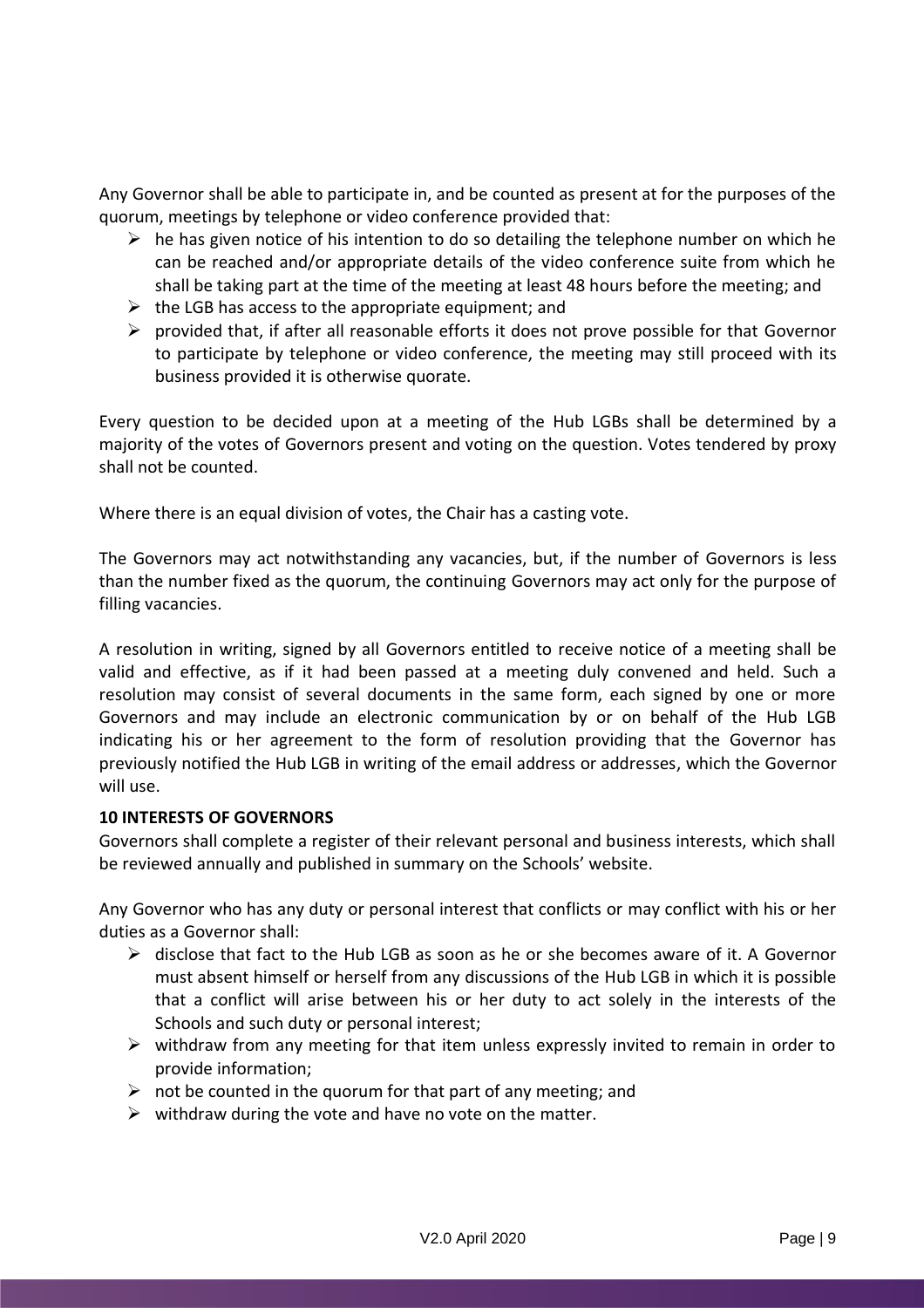## <span id="page-9-0"></span>**11 COMMITTEES OF THE HUB LGB**

The Hub LGB may establish committees to carry out certain functions of the Hub LGB. The Hub LGB must determine the constitution, membership and terms of reference of any committee it decides to establish and review them annually.

The establishment of any new committees, other than a regular two committee structure with remits on educational standards and finance/resources or temporary, ad hoc committees required to deal with specific issues, must be agreed in advance with the Trust Board.

## <span id="page-9-1"></span>**12 MINUTES**

Attendance at each Hub LGB meeting, issues discussed and recommendations for decisions shall be recorded and the minutes signed by the Chair at the next meeting of the Hub LGB. The written record (once approved by the Chair of the relevant Hub LGB meeting) shall be forwarded by the Clerk to the Hub LGB as soon as is reasonably practicable to the Chair of the Trust Board (and/or whoever else they specify).

## <span id="page-9-2"></span>**13 DELEGATION TO THE HUB LGB**

The Hub LGB shall have the roles set out in this section and any other role that the Trust Board agree shall be carried out by the Hub LGB and that is communicated in writing to the Chair of the Hub LGB.

## <span id="page-9-3"></span>13.1 **General**

The governance of the Schools is delegated to the Hub LGB who may exercise the powers of the Trust, in so far as they relate to the Schools, subject to:

- $\triangleright$  any restrictions in the Companies Act, which requires a decision of the Members or the Trust Board;
- ➢ Reserved Matters;
- $\triangleright$  the Articles:
- ➢ Policies and Procedures set by the Trust Board;
- $\triangleright$  a specific decision of the Trust Board:
- ➢ BEST's Scheme of Delegation Matrix.

The Trust Board and the Hub LGB acknowledge that they each play a crucial role in the governance of the Schools and commit to working together in the best interests of the Trust and the Schools. They also acknowledge that the duties and responsibilities in relation to the operation of the Trust sit with the Trust Board and as such the Trust Board is entitled:

- $\triangleright$  to overrule a decision of the Hub LGB; and/ or
- $\triangleright$  to remove delegated powers from a Hub LGB

if (in their reasonable opinion) they consider it to be in the best interests of the Schools or the wider Trust.

## <span id="page-9-4"></span>13.2 **Decision Making**

The relationship between the Trust Board and the Hub LGB is underpinned by the principles that there should be no duplication of governance and governance should be as close to the point of impact of decision-making as possible.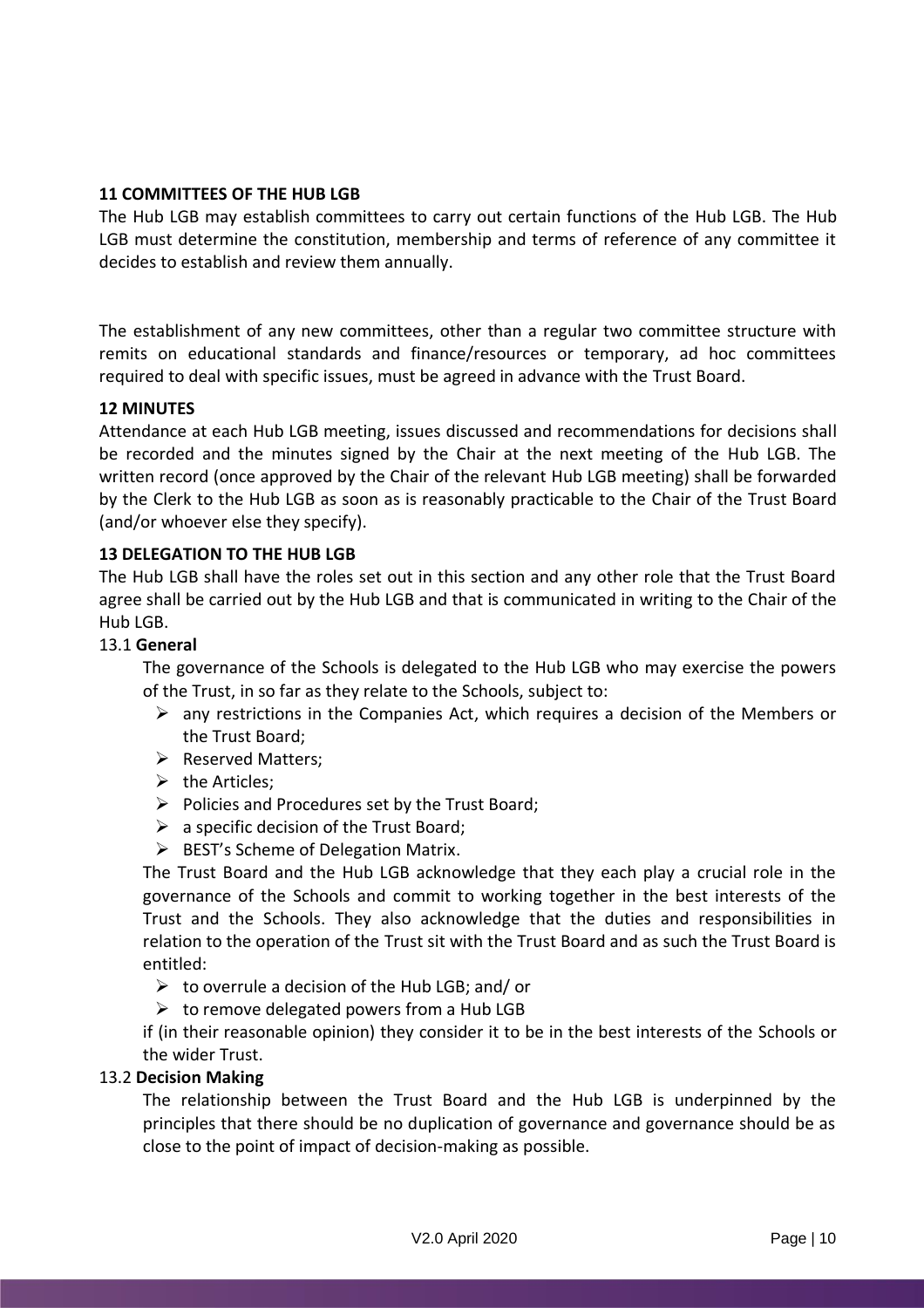The Scheme of Delegation Matrix provides further clarity as to who the decision makers are for different levels of decisions. It should be read alongside the BEST Governance Structures and this constitution and terms of delegation.

## <span id="page-10-0"></span>13.3 **Financial matters**

The Hub LGB shall assess the annual budget for the subsequent financial year prepared by the Headteacher(s) and senior leadership team. The recommended budget will be to the Trust Board for approval, in accordance with the timeline specified by the Trust Board.

Subject to the paragraph below, the Hub LGB shall have the power to expend funds of the Trust Board which relate to the Schools, as it considers in the best interests of the Schools and in accordance with the financial procedures of the Trust. The Hub LGB shall have regard to:

- $\triangleright$  the Objects of the Trust and the restrictions attached to any grant funding;
- ➢ the School's developmental priorities as set out in the School's Development Plan; and
- $\triangleright$  financial sustainability.

In line with their duties and responsibilities as Trustees, the Board in agreement with Hub LGBs and SIBs, shall determine certain sums of the budget, in respect of the Schools, to be contributed to central Trust funds for the following reasons:

- $\triangleright$  to be allocated for the provision of central services received by the Schools, where this 'bulk buying' provides cost savings;
- $\triangleright$  to be allocated for the provision of Trust activities required to operate as a Trust e.g. Trust strategic work, consolidation of Trust finances and financial reporting etc.; and/ or
- $\triangleright$  as otherwise may be determined by the Board acting reasonably and in the best interests of the Schools.

## <span id="page-10-1"></span>13.4 **Contractual authority**

The Hub LGB is authorised to enter into a contract on behalf of the Trust, in so far as it relates to the Schools and complies with the Scheme of Delegation Matrix provided that:

- $\triangleright$  the contract does not exceed the value specified in the Scheme of Delegation Matrix;
- $\triangleright$  the contract has been procured in compliance with the Trust's procurement policy and in accordance with the Academies Financial Handbook;
- $\triangleright$  consideration is given as to whether the contract constitutes a 'related party transaction'; and
- $\triangleright$  the contract does not relate to the following services, which are negotiated, in consultation with Hub LGBs and school leadership teams, on a Trust wide basis:
	- HR;
	- payroll;
	- accountancy;
	- audit;
	- financial management systems;
	- management information systems;
	- ICT systems and ICT hardware supplier contracts;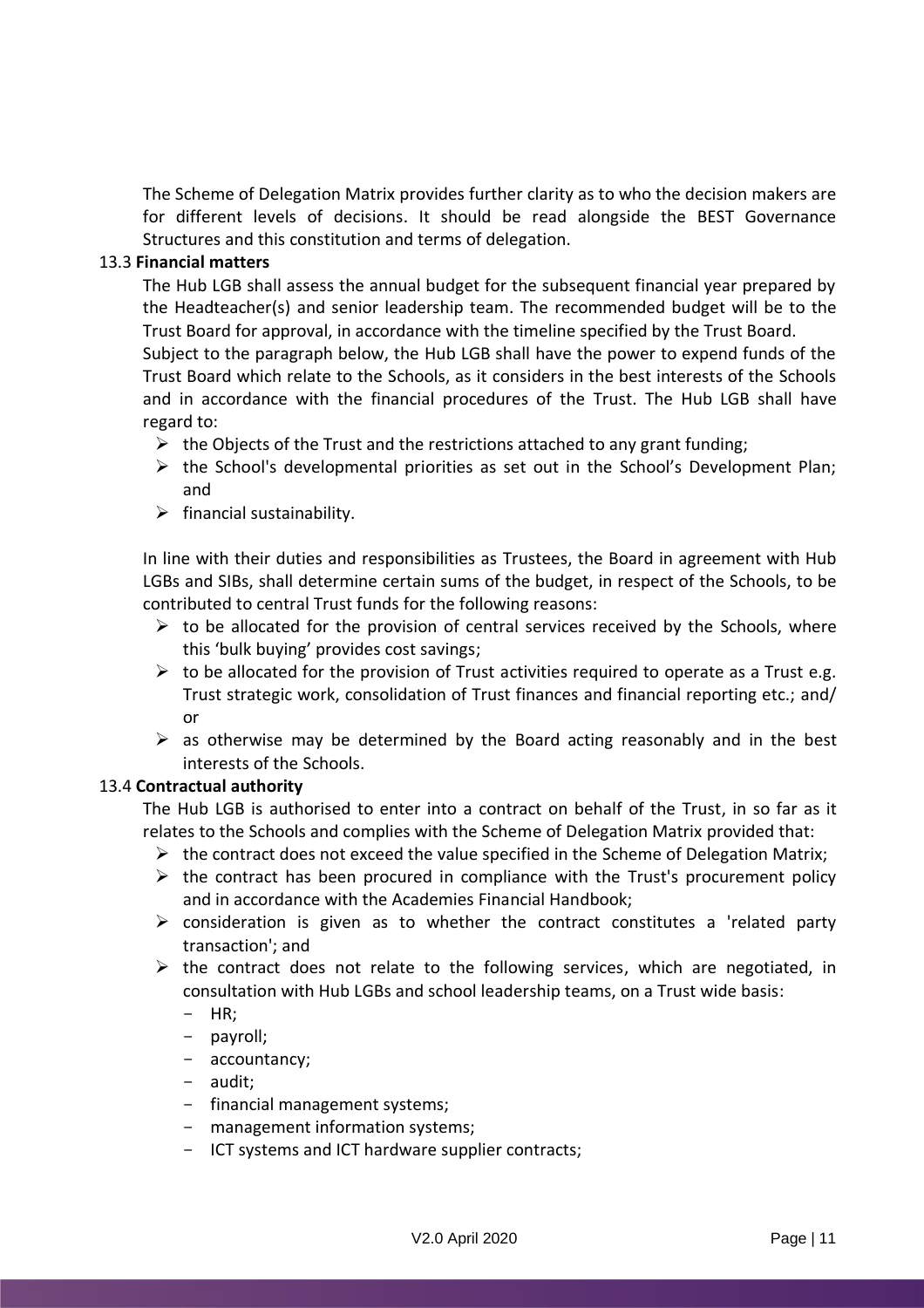## <span id="page-11-0"></span>**14 KEY FUNCTIONS OF THE HUB LGB**

The LGB is asked to carry out the following functions:

## <span id="page-11-1"></span>14.1 **Governance**

- $\triangleright$  To champion the BEST vision and values in the Schools and to ensure the wellbeing and personal and academic development of all pupils
- $\triangleright$  To determine the educational character, vision and ethos of the Schools reflecting the wider character, vision and ethos of the Trust
- $\triangleright$  To ensure that the Schools has a medium to long-term vision for its future and a clear strategy for achieving it
- $\triangleright$  To appoint (and remove) from its number, the Chair, Deputy-Chair and Governors with specific responsibilities for SEND and inclusion, child protection including safeguarding and Prevent Duty, statutory grants (including pupil premium), well-being, health and safety and financial matters.
- $\triangleright$  To appoint a Clerk
- $\triangleright$  To review, amend and scrutinise the implementation of the policies of the Schools (in line with any Trust prescribed policy).
- $\triangleright$  To implement a means whereby the Schools can receive and react to pupil, parental and staff feedback.
- $\triangleright$  To establish and maintaining a relationship with the members of the local community.

## <span id="page-11-2"></span>14.2 **Finance and contracts**

- $\triangleright$  To appoint a Governor responsible for Finance
- $\triangleright$  To recommend the annual budget for the Schools for submission to the Trust Board
- ➢ To monitor the School's delegated budget and ensure that any variances are reported in line with the Scheme of Delegation Matrix
- $\triangleright$  To monitor income, expenditure and cash flow of the Schools
- $\triangleright$  To ensure proper financial controls are in place at the Schools
- ➢ To maintain a register of Hub LGB members' business and personal interests
- $\triangleright$  To ensure provision of free Schools meals to those pupils meeting the criteria
- $\triangleright$  To enter into contracts up to the limits of delegation and within an agreed budget
- $\triangleright$  To support the Trust Board in its monitoring and evaluation of the delivery of any services/functions provided/procured by the Trust, on a Trust wide basis.

## <span id="page-11-3"></span>14.3 **Curriculum and standards**

- $\triangleright$  To approve the curriculum proposed by the Headteacher(s) (to the extent that it is consistent with the Trust-wide policy)
- $\triangleright$  To ensure effective processes are in place for monitoring the quality assurance of teaching and learning, the curriculum, inclusion and the sharing of good practice across the Trust.
- ➢ To monitor and evaluate the KPI figures reported by the Headteacher(s) and SLT, relating to standards
- $\triangleright$  To develop, approve, monitor and evaluate the School's Development Plan.

## <span id="page-11-4"></span>14.4 **SEND / SEMH**

- $\triangleright$  To appoint a Governor responsible for SEND / SEMH and inclusion
- $\triangleright$  To review and maintain the School's SEND / SEMH policy consistent with any Trust-wide policy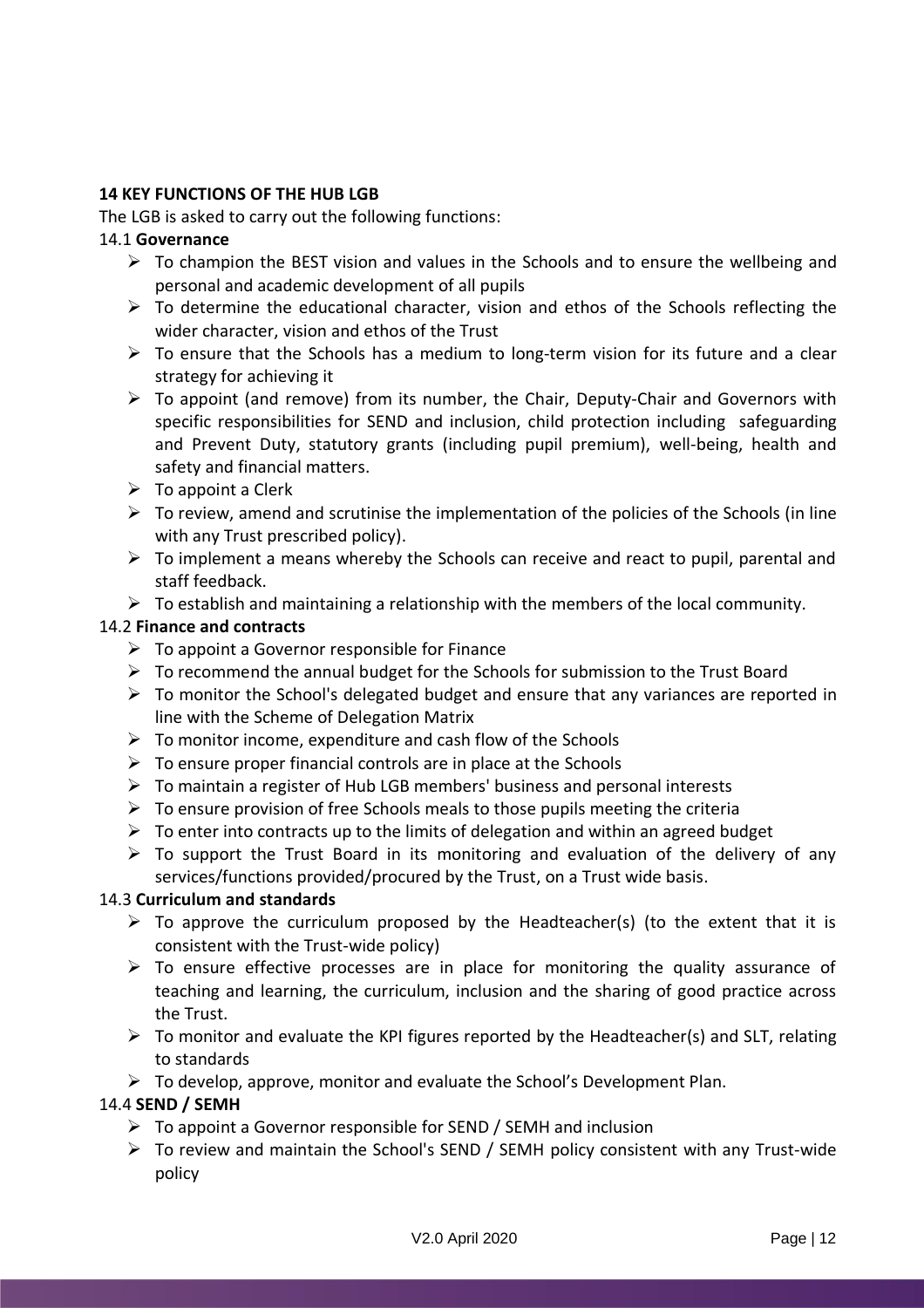➢ To provide oversight of the implementation of the policy within the Schools and compliance with the Equality Act requirements.

## <span id="page-12-0"></span>14.5 **Child Protection including Safeguarding and Prevent Duty**

- ➢ To appoint a designated governor for Child Protection
- $\triangleright$  To adopt the BEST Child protection policy for the Schools with revisions to reflect the specific circumstances of the Schools, and ensure its implementation plus monitor and evaluate its operation.
- ➢ To ensure the completion of the Single Central Record and ensuring that DBS checks are completed where required and renewed every three years.

## <span id="page-12-1"></span>14.6 **Relational Behaviour**

- $\triangleright$  To review and maintain a Relational Behaviour Policy for the Schools (in line with any Trust prescribed policy).
- $\triangleright$  To convene a committee to review any permanent exclusion of a pupil by the Headteacher(s).

## <span id="page-12-2"></span>14.7 **Admissions**

- $\triangleright$  To ensure effective arrangements are in place for pupil recruitment.
- $\triangleright$  To contribute to the development of the School's prospectus, where appropriate.

## <span id="page-12-3"></span>14.8 **Pupil related matters**

- $\triangleright$  To review and evaluate attendance and pupil absences (as part of the KPI report)
- $\triangleright$  To appoint a Governor responsible for statutory grants including pupil premium
- $\triangleright$  To monitor and evaluate the impact of the pupil premium in the Schools
- $\triangleright$  To monitor and evaluate the impact of other ring fenced grants such as the Sports Premium and Year 7 catch up.
- $\triangleright$  To adopt the BEST's Complaints policy
- $\triangleright$  To hear complaints at the relevant stage in line with the Scheme of Delegation Matrix.
- $\triangleright$  To ensure effective arrangements are in place for pupil support and representation at the **Schools**
- $\triangleright$  To support the Trust and the Headteacher(s) in any extended school provision in the Schools.

## <span id="page-12-4"></span>14.9 **Staffing**

- $\triangleright$  To participate in the process to appoint the Headteacher(s), as requested by the BEST Trust Board.
- $\triangleright$  To lead the performance management of the Headteacher(s) in line with the Scheme of Delegation Matrix.
- $\triangleright$  To support the Headteacher(s) in the development and review (from time to time) of an appropriate staffing structure for the Schools and for the appointment of Schools' staff to ensure that the Schools is fully staffed in accordance with that structure
- $\triangleright$  To ensure that there is effective communication between the Headteacher(s) and the Executive Team and Trust Board
- $\triangleright$  To ensure that the Trust's policies on all HR matters are implemented in the Schools
- $\triangleright$  To monitor an evaluate the implementation of the Trust's policies at the Schools for HR matters including the appointment, induction and performance management of staff, pay review process and procedures for dealing with disciplinary matters, grievances and dismissal.